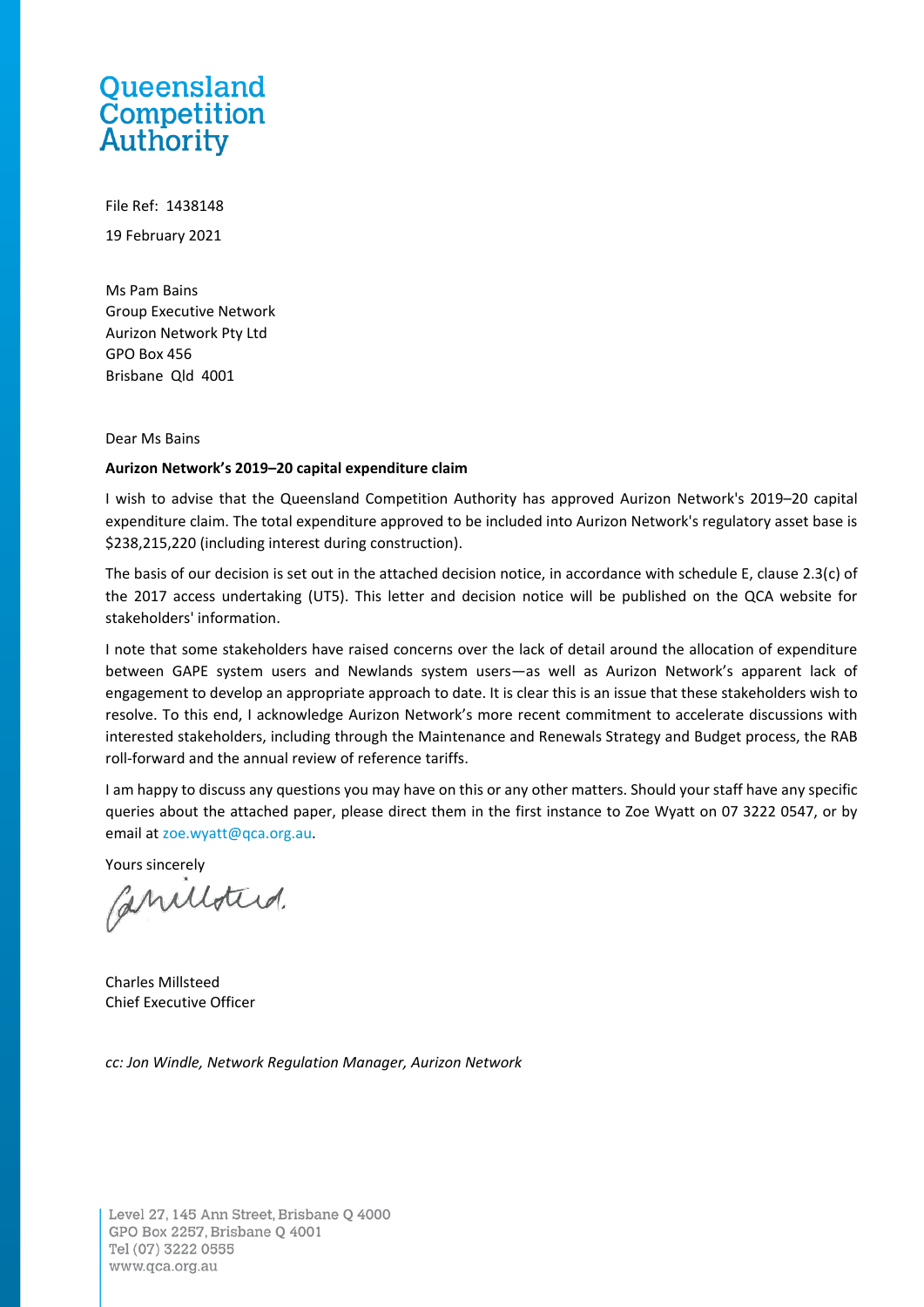# Queensland<br>Competition **Authority**

## DECISION NOTICE

### AURIZON NETWORK'S 2019–20 CAPITAL EXPENDITURE CLAIM

#### 19 February 2021

The Queensland Competition Authority accepts Aurizon Network's 2019–20 capital expenditure claim as prudent and efficient, and approves its inclusion in the regulatory asset base. We have set out our reasons in this decision, in accordance with schedule E, clause 2.3(c) of the 2017 access undertaking (UT5).

#### Aurizon Network's 2019–20 capital expenditure claim

We conduct an annual assessment of the prudency and efficiency of Aurizon Network's capital expenditure, to determine if it should be included in the regulatory asset base (RAB) for the central Queensland coal network (CQCN). In determining the prudency and efficiency of capital expenditure, we have regard to the scope of works, standard of works and cost (sch. E, cl. 2.2(b) of UT5).

Aurizon Network submitted its 2019–20 capital expenditure claim on 31 July 2020. The claim encompassed 40 projects, totalling \$238 million including interest during construction (IDC).

#### Engineering consultant's assessment

We engaged Arcadis to provide engineering advice on the prudency and efficiency of Aurizon Network's capital expenditure claim (in accordance with sch. E, cl. 2.2(h) of UT5). A sample of projects was selected to be assessed against the criteria in schedule E of UT5. The sample comprised 9 projects, representing approximately 71 per cent of the total value of the claim. $1$ 

Arcadis assessed and reported on the projects, based on a site visit and a desktop review of information provided by Aurizon Network. Arcadis's assessment found all sampled projects satisfied the criteria for prudency and efficiency as set out in schedule E of UT5.<sup>2</sup>

### Stakeholder consultation

We provided stakeholders with opportunities to make submissions on Aurizon Network's claim and the proposed sample, and on Arcadis' assessment of prudency and efficiency.

<sup>1</sup> QCA, *Stakeholder notice and sample list*, stakeholder notice, September 2020.

<sup>2</sup> Arcadis, *Aurizon Network 2019–20 Capital Expenditure Claim*, report for the QCA, December 2020 (Arcadis report).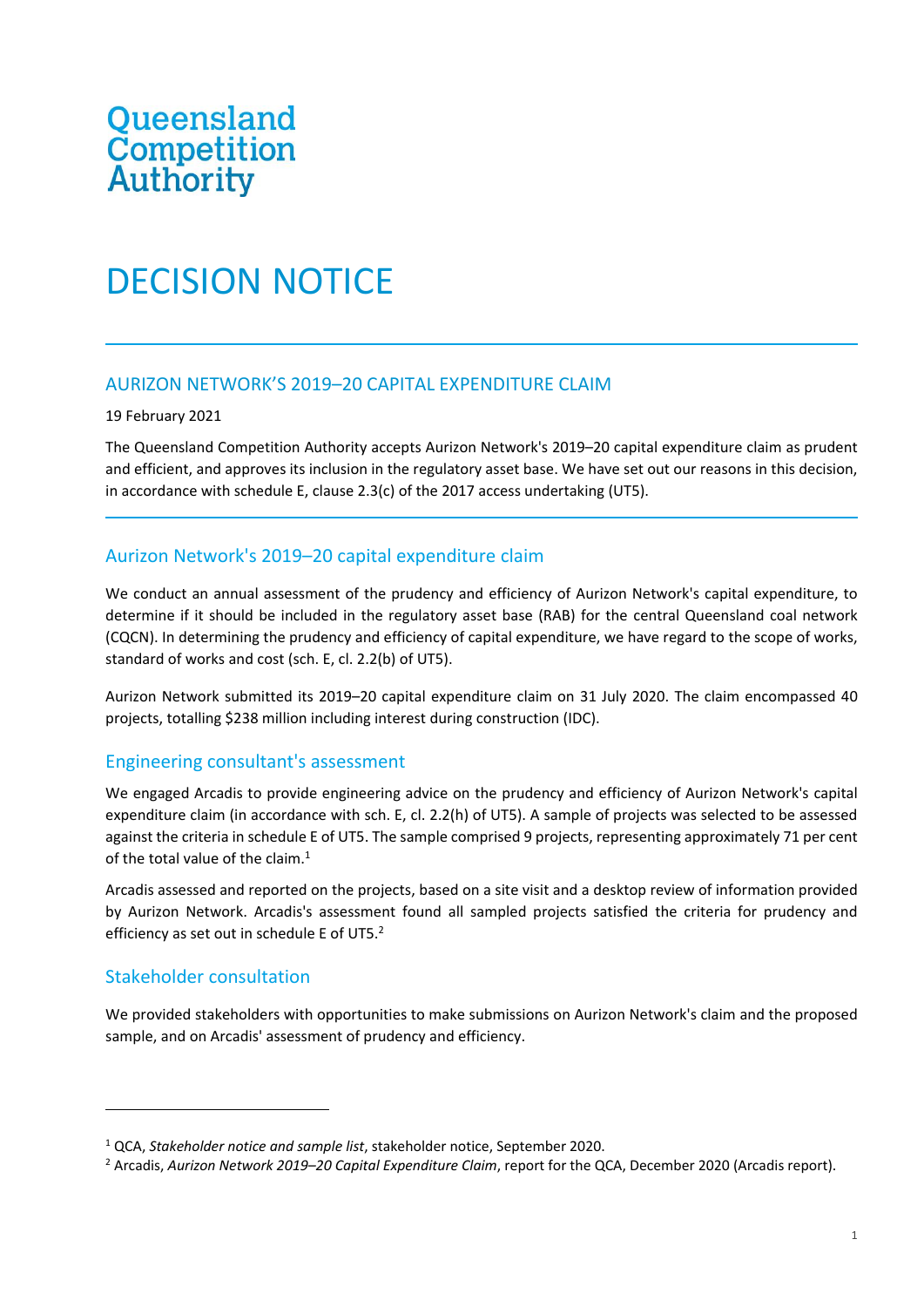We received submissions from QCoal and Glencore. Both considered the claim did not contain enough detailed information around the allocation of capital expenditure between the Newlands system and GAPE system, and in particular the extent to which capital expenditure incurred on the Newlands system is an incremental cost due to traffic from GAPE system users.

In response, Aurizon Network said that the QCA's capital expenditure assessment should focus on assessing the prudency and efficiency of the overall capital expenditure to be included in its RAB, with the subsequent RAB rollforward report separately reporting capital expenditure for each coal system. In doing so, Aurizon Network proposed to attribute the approved capital expenditure to each individual coal system based on the location of the rail infrastructure—with costs associated with the renewal or replacement of Newlands system rail infrastructure to be reported within the Newlands system RAB, and costs associated with the replacement or renewal of assets that were originally constructed as part of the GAPE project to be reported within the GAPE RAB.

Aurizon Network also stated its commitment to accelerate discussions with interested stakeholders, to discuss the basis upon which any Newlands system asset replacement and renewal expenditure should be attributable to Newlands and GAPE train services. This includes providing a listing of the individual asset renewals on the common rail infrastructure by asset program.

We have considered all stakeholder submissions and Aurizon Network's response in making our decision.

#### QCA assessment and decision

Our decision is to approve Aurizon Network's 2019–20 capital expenditure claim of \$238,215,220 (including interest during construction) into the RAB. This decision is based on the information available, including through stakeholder consultation and Arcadis' findings, having regard to the criteria outlined in schedule E of UT5. The full list of projects can be found in Attachment 1.

We note stakeholders' concerns regarding cost allocation between the Newlands and GAPE systems and are aware that this issue will influence the RAB roll-forward report and annual review of reference tariffs. Aurizon Network has acknowledged that progress in this regard has been limited to date. However, Aurizon Network has committed to accelerate discussions regarding this issue with interested stakeholders.

While the capital expenditure assessment presented Aurizon Network with an opportunity to provide some transparency around this issue, its proposal and our assessment focused on the prudency and efficiency of Aurizon Network's 2019–20 capital expenditure overall. This approach is consistent with the schedule E assessment process and with previous capital expenditure reviews, where we undertook a detailed assessment of a sample of projects to provide insights into the prudency and efficiency of Aurizon Network's overall claim.

Aurizon Network has now provided the composition of the 2019–20 capital expenditure claim by coal system, and has also committed to providing a listing of the individual asset renewals on the common rail infrastructure by asset program as part of its stakeholder engagement. We will use this information to inform our future assessments of the RAB roll-forward and annual review of reference tariffs.

#### References

Aurizon Network, *FY20 Capital Expenditure Report*, July 2020.

QCA, *Stakeholder notice and sample list*, stakeholder notice, September 2020.

Arcadis, *Aurizon Network 2019–20 Capital Expenditure Claim*, report for the QCA, December 2020 (Arcadis report).

QCoal, submission letter to the QCA, *Aurizon Network 2019‒20 capital expenditure claim assessment—Arcadis report*, 15 January 2021.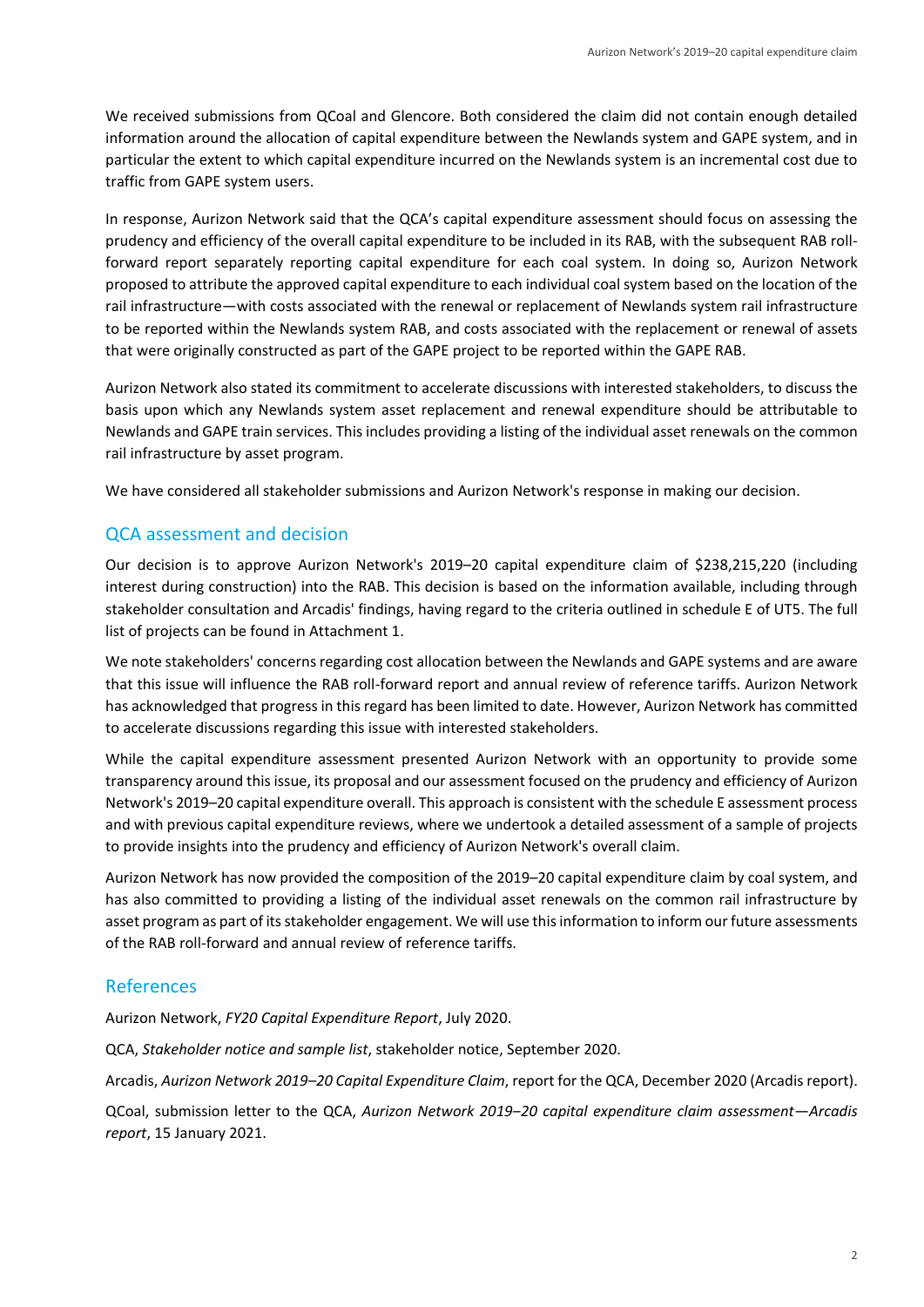Glencore, submission letter to the QCA, *Aurizon Network 2019‒20 capital expenditure claim assessment—Arcadis report*, 19 January 2021.

Aurizon Network, letter to the QCA, *Aurizon Network 2019‒20 capital expenditure claim assessment—Response to Stakeholder Submissions*, 29 January 2021.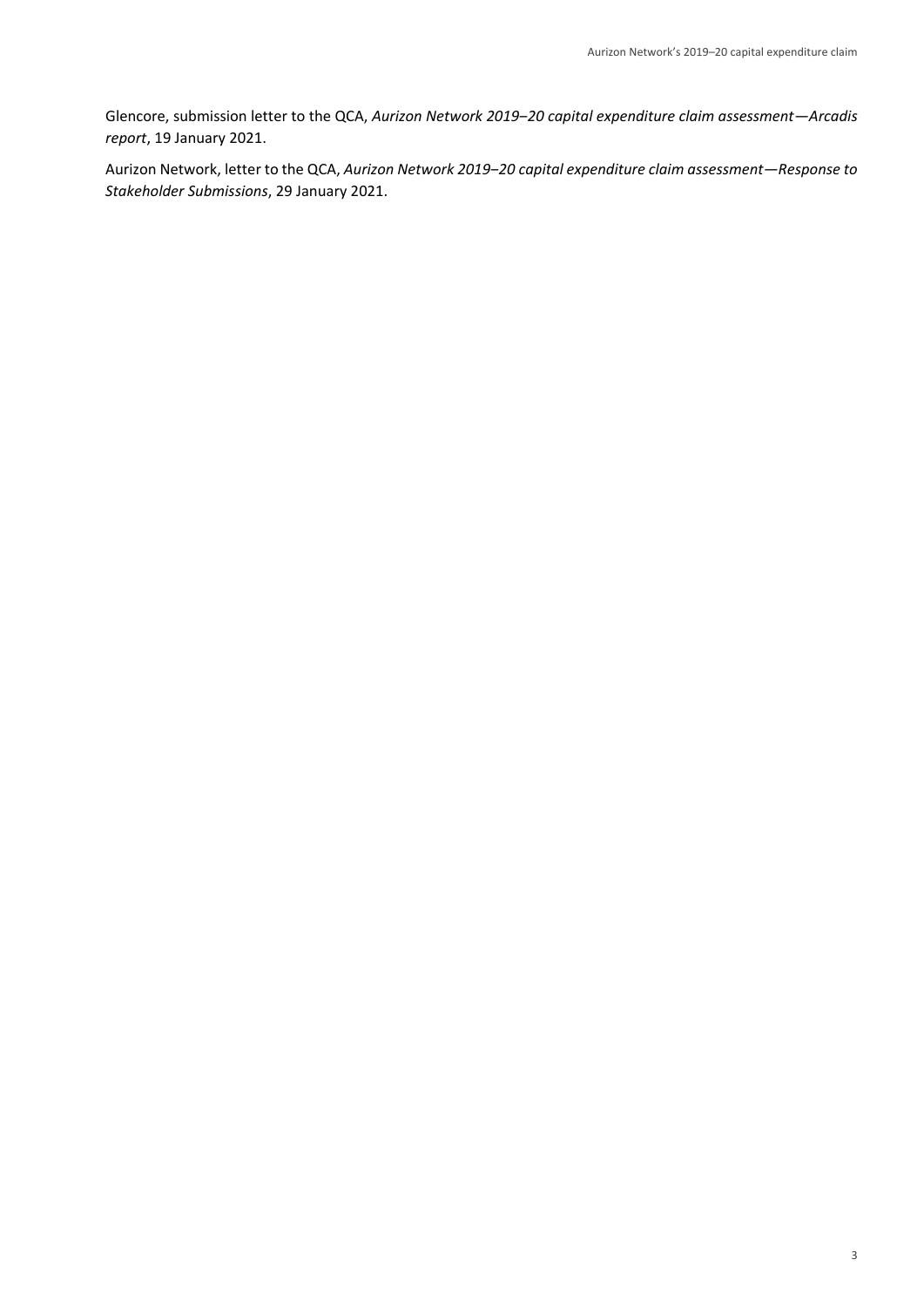## ATTACHMENT 1: APPROVED 2019–20 CAPITAL EXPENDITURE CLAIM

| Project<br>number | Project name                                    | Asset type              | Claimable<br>expenditure<br>(\$, excl. IDC) | IDC(S)    | Claimable<br>expenditure<br>$(5, incl.$ IDC) |
|-------------------|-------------------------------------------------|-------------------------|---------------------------------------------|-----------|----------------------------------------------|
| IV.00605          | FY20 Ballast Renewal Program                    | <b>Track</b>            | 63,901,439                                  | 141,408   | 64,042,847                                   |
| IV.00477          | <b>Track Renewal Package 2</b>                  | <b>Track</b>            | 32,154,636                                  | 97,149    | 32,251,785                                   |
| IV.00426          | Rail Renewal Program Package<br>2               | Rail                    | 25,763,731                                  | 140,643   | 25,904,374                                   |
| IV.00447          | Structures Renewal Package 2                    | Structures              | 15,103,232                                  | 63,890    | 15,167,122                                   |
| IV.00456          | Control Systems Renewal<br>Package 2            | <b>Network Controls</b> | 14,542,832                                  | 107,354   | 14,650,185                                   |
| IV.00455          | <b>Control Systems Renewal</b><br>Package 1     | <b>Network Controls</b> | 12,340,377                                  | 399,606   | 12,739,984                                   |
| IV.00462          | Turnout Renewal Package 2                       | Turnouts                | 10,418,498                                  | 167,166   | 10,585,664                                   |
| IV.00453          | Formation Renewal Package 2                     | Formation / Ballast     | 10,347,278                                  | 48,363    | 10,395,641                                   |
| IV.00474          | Sleeper Renewal Package 2                       | Sleepers                | 9,691,200                                   | (32, 533) | 9,658,667                                    |
| IV.00450          | <b>Bridge Ballast Renewal</b><br>Package 2      | Formation / Ballast     | 6,633,982                                   | 56,984    | 6,690,966                                    |
| IV.00503          | Power Systems Renewal<br>Package 1              | <b>Network Controls</b> | 4,956,864                                   | 100,354   | 5,057,218                                    |
| IV.00459          | Level Crossing Renewal<br>Package 2             | Level Crossings         | 4,847,544                                   | 45,472    | 4,893,017                                    |
| IV.00506          | <b>Electrical Overhead Renewal</b><br>Package 1 | Electrical              | 4,545,732                                   | 228,802   | 4,774,534                                    |
| IV.00609          | FY19 Kestrel Infrastructure<br>Upgrade          | <b>Track</b>            | 2,944,844                                   | 70,466    | 3,015,310                                    |
| IV.00613          | FY19/20 Gregory Infrastructure<br>Upgrade       | <b>Track</b>            | 2,972,464                                   | 38,822    | 3,011,285                                    |
| IV.00504          | Power Systems Renewal<br>Package 2              | <b>Network Controls</b> | 2,870,299                                   | 14,388    | 2,884,687                                    |
| IV.00446          | Structures Renewal Package 1                    | Structures              | 2,182,160                                   | 50,033    | 2,232,194                                    |
| IV.00470          | Corridor Security Package 1                     | <b>Corridor Access</b>  | 1,690,267                                   | 52,060    | 1,742,327                                    |
| IV.00507          | <b>Electrical Overhead Renewal</b><br>Package 2 | Electrical              | 1,350,902                                   | 34,481    | 1,385,383                                    |
| IV.00478          | <b>Track Renewal Package 3</b>                  | <b>Track</b>            | 1,230,623                                   | 50,998    | 1,281,621                                    |
| IV.00606          | Rail Lubrication FY20                           | <b>Track</b>            | 1,002,447                                   | (12, 332) | 990,115                                      |
| IV.00347          | Package 2 FY18 Control<br>Systems Renewal       | <b>Network Controls</b> | 827,602                                     | 53,805    | 881,407                                      |
| IV.00425          | Rail Renewal Program Package<br>1               | Rail                    | 714,001                                     | 22,580    | 736,581                                      |
| IV.00049          | Radio System Replacement                        | Network Controls        | 627,449                                     | 11,850    | 639,299                                      |